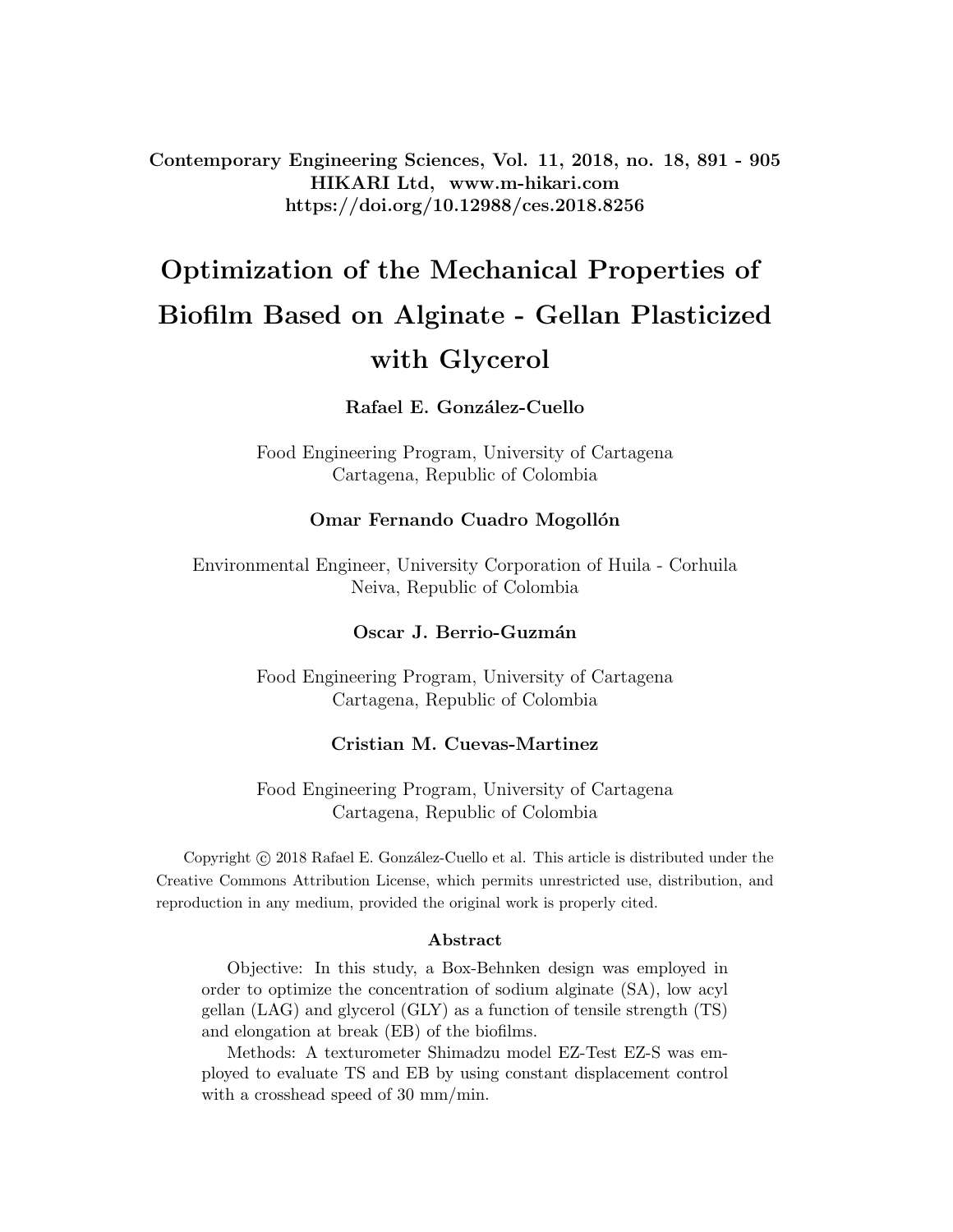Results: The regression model developed herein indicates that the selected variables were statistically determinants ( $p < 0.05$ ) for the studied mechanical properties. The optimal concentration to obtain high TS values (134.38 MPa) were 1.00% (w/v) of SA, 1.00% (w/v) of LAG and  $8.00\%$  (v/v) of GLY. However, low values of EB (15.95%) were also obtained using the same concentrations of AS, GBA and GLY.

Conclusions: By increasing the concentration of SA and LAG result in highly resistant biofilms with low flexibility while increasing the glycerol concentration and reducing the concentration of biopolymers yielded the opposite effect. The Box-Behnken design is a useful statistical method for improving the mechanical properties studied depending on the final application of the biofilms.

Keywords: Sodium Alginate, Elongation at break, Low Acyl Gellan, Glycerol, Tensile strength

## 1 Introduction

The increased production and large application of synthetic materials based films and coatings have grown rapidly during the last decades. This has resulted in serious environmental drawback due to the fact that these materials are non-biodegradable[1]. In order to solve this problem, researchers have focused their attention on biodegradable materials for both food and pharmaceutical applications[2].

Films are formed by natural components that can potentially be used for packaging of several foodstuffs to extend their shelf life by preventing transfer of moisture, flavors or gases across the package, and therefore maintaining their quality. Moreover, biofilms are utilized as carrier of desirable additives such as flavors, nutrients, colorings and antimicrobials[3].

Various polymers have been studied for development of biodegradable films including some polysaccharides as starch, alginate, xanthan, gellan and guar gum. Alginates are polysaccharides produced by brown algae (Laminaria digitata, Laminaria hyperborea, Ascophyllum nodosum y Macrocystis pyrifera) and are widely used in the food industry due to their non-toxic and gelling properties. Within the most important applications of alginate in biotechnology it is the ability to create stable gels through the ionic interaction between two adjacent chains with monovalent or divalent cations, forming junction zones that stabilize the gel structure[4][5].

Gellan gum is an anionic extracellular heteropolysaccharide produced by the bacterium Sphingomonas paucimobilis, and it is available in two forms: high (HAG) and low acyl (LAG). When HAG is exposed to strong alkali treatment at high temperatures, the acyl groups are hydrolyzed and LAG is obtained. These structural differences between HAG and LAG allow great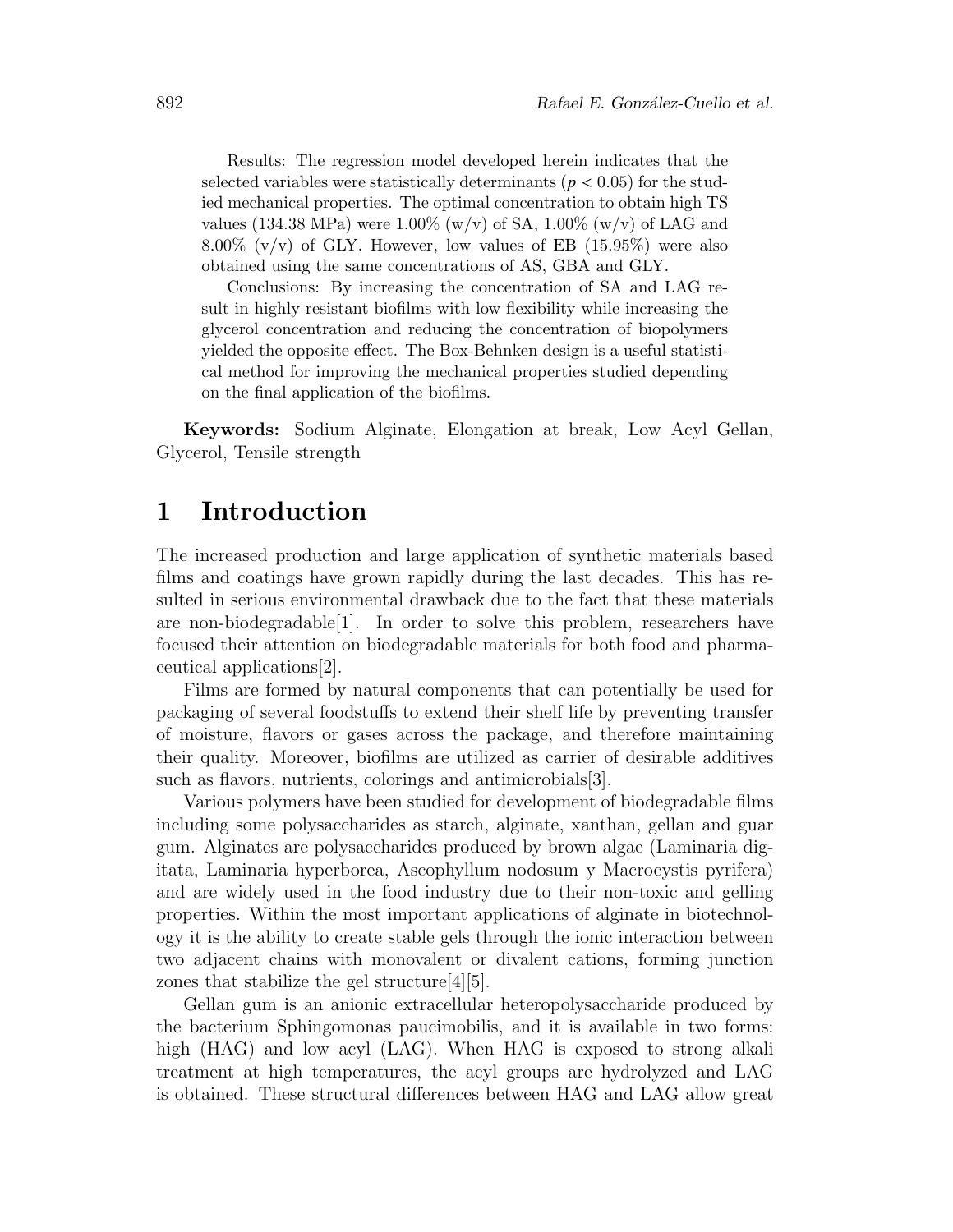diversity of its textural properties. Therefore, HAG forms soft, elastic gels; while LAG gum forms strong gels[6][7][8].

The mechanical properties of biofilms are crucial for their adequate selection and application on pharmaceuticals and food matrices. Mechanical properties describe the response of materials to the application of stresses, which may be in compression, tension or shear, and provide insight into the fragility and/or elasticity of the material[9]. Not all the films have the same mechanical characteristics; therefore, it is important to evaluate their mechanical performance considering that for example: fragile films do not perform properly as covering materials and thus should be discarded for the applications described herein.

Design of experiments (DOE) has been frequently applied to optimize different processes because of its various advantages including reduction in the number of experiments, which results in lower consumption of materials and significantly less laboratory work $[10][11]$ . Response surface methodology (RSM) is an effective optimization tool wherein many factors and their interactions can be identified with fewer experimental trials[12]. In addition to that, the response surface can be graphically used to make judgments about the relationship between explanatory and response variables[13].

Pranoto et al., 2007 [14] found that the addition of gellan and k-carrageenan modified fish gelatin films by increasing its tensile strength and providing barrier against water vapor, however it made the films slightly darker. Yang and Paulson, 2000[15] also studied the mechanical properties (tensile and puncture) and water vapour permeability of edible gellan films as a function of the glycerol's concentration. They found that the addition of glycerol to gellan flms moderately increased the tensile elongation and puncture deformation, but decreased the tensile strength and elastic modulus of the fims. Likewise, the physicomechanical properties of Ca2+-treated gellan films plasticized with glycerol have been investigated [16][17]. However, most of these studies did not specify the type of gellan gum used (LAG or HAG). Although there have been many studies about gellan gum, there is almost no information concerning the use of SA and LAG mixtures plasticized with glycerol for the production of the film. Thus, this study focuses on using the Box-Behnken design approach to optimize the mechanical properties of binary biofilms formed by LAG, SA and GLY as plasticizer.

# 2 Materials and methods

#### 2.1 Preparation of the films

A Box-Behnken experimental design with three factors and levels, consisted of SA  $(0.50 - 1.00\% w/v)$ , LAG gum  $(0.50 - 1.00\% w/v)$  and GLY  $(8.0 - 15\% v/v)$ .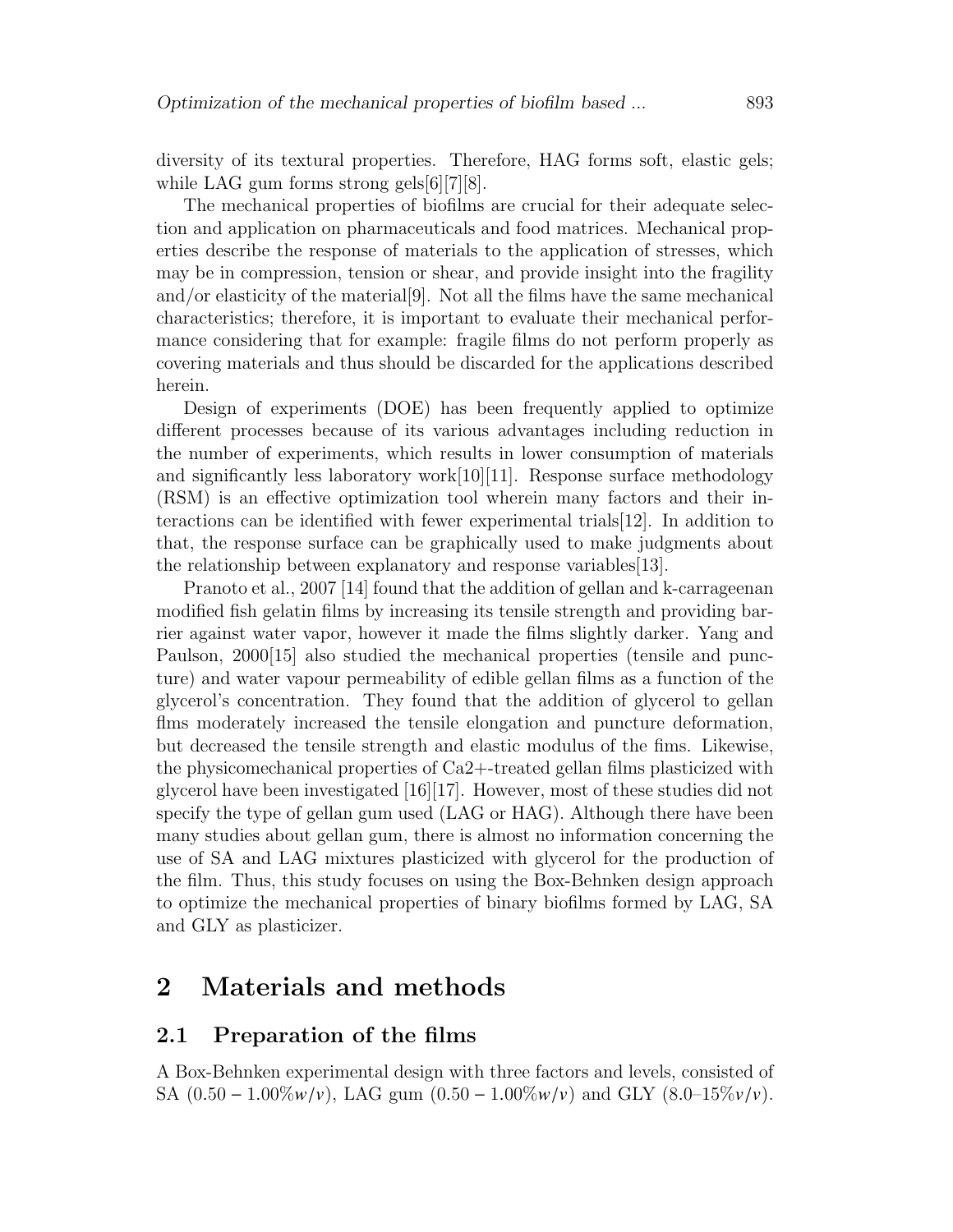All factors and their levels were selected from single-factor experiments performed previously. The design matrix consisted of 15 experiments, including three replicates of the central point. Three replicates of the 15-unit design matrix were carried out; each of these replicates represents a block, such that a total of 45 experimental units were performed. The different solutions were prepared separately with deionized water and the corresponding amounts of polymers (Table 1). Subsequently, calcium was added (30 mM) and then the solutions were mixed by using a magnetic stir bar/hot plate magnetic stirrer setup (Thermolyne Nuova II, EEUU) at 90◦*C* during 10 min. Samples were then cooled to  $35^{\circ}C$  and the pH was adjusted to 4.0 by adding citric acid  $(1\%$ *solutionw/v*). Finally, the resulting solutions were poured into petri dishes controlling the volume added, followed by a drying process at  $37.5^{\circ}C$ <br>for three days in an incubator (Memmert IN 160 Germany). All biofilms were for three days in an incubator (Memmert IN 160, Germany). All biofilms were conditioned in an environmental chamber at room temperature (33◦*C* and 75% RH) for 24 hours prior to testing [18][19].

| Run no.        | $\overline{\text{SA}}$ % (w/v) | GBA $\%$ (w/v) | GLY $\%$ (v/v) |
|----------------|--------------------------------|----------------|----------------|
| 1              | 0.50                           | 0.50           | 11.50          |
| $\overline{2}$ | 1.00                           | 0.50           | 11.50          |
| 3              | 0.50                           | 1.00           | 11.50          |
| $\overline{4}$ | 1.00                           | 1.00           | 11.50          |
| $\overline{5}$ | 0.50                           | 0.75           | 8.00           |
| 6              | 1.00                           | 0.75           | 8.00           |
| $\overline{7}$ | 0.50                           | 0.75           | 15.00          |
| 8              | 1.00                           | 0.75           | 15.00          |
| 9              | 0.75                           | 0.50           | 8.00           |
| 10             | 0.75                           | 1.00           | 8.00           |
| 11             | 0.75                           | 0.50           | 15.00          |
| 12             | 0.75                           | 1.00           | 15.00          |
| 13             | 0.75                           | 0.75           | 11.50          |
| 14             | 0.75                           | 0.75           | 11.50          |
| 15             | 0.75                           | 0.75           | 11.50          |

Table 1: The Box-Behnken design for response surface analysis

### 2.2 Thickness and opacity

The thickness of the biofilms was measured using a digital micrometer (Mitutoyo Japan) with 0.001 mm precision. A total of 8 points were measured for each film. The light transmission of the films was measured by scanning the samples at wavelengths of 200–800 nm using a spectrophotometer ultra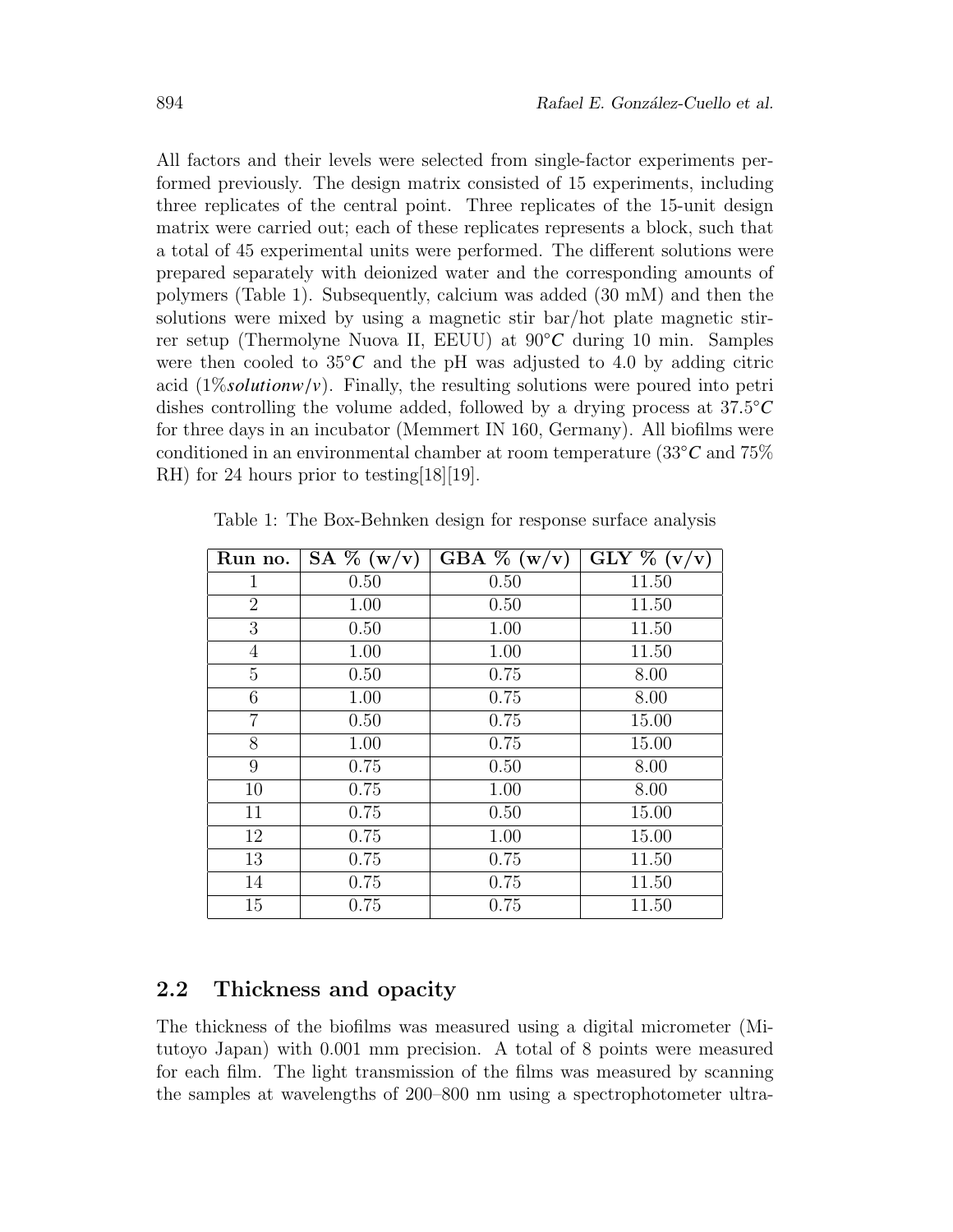violet–visible (UV–vis) (Thomson Gold Spectrumlab 54). Three replicates of each film were tested.

Mechanical test Tensile strength (TS) and elongation at break (EB) of the biofilms were measured on a texturometer Shimadzu model EZ-Test EZ-S. Tests were performed at room temperature (33◦*C*). Ten samples (15 mm x 50 mm) of each formulation were tested for statistical/uncertainty-reduction purposes. Each test was performed using constant displacement control employing a crosshead speed of 30 mm/min with a load cell of 1 kN. TS and EB measurements were repeated at least eight times for each type of biofilm, and the averages were reported accordingly. TS values were calculated using Equation 1:

$$
TS = \frac{F_{max}}{A_t} \tag{1}
$$

Where Fmax is the maximum load required to break the biofilms and At is the cross sectional area. EB values were determined using Equation 2:

$$
\%EA = \frac{\Delta_l}{l_0} x 100\tag{2}
$$

Where ∆*l* is variation in length of the film and lo is the initial length in the biofilm [20].

#### 2.3 Response surface methodology and optimization

A three-level-three-factor, Box–Behnken response surface design (BBD) with three central points was applied for studying the simultaneous effects of the defined variables on the optimization of TS and EB. This was accomplished employing the software Minitab version 17. The experimental data obtained for fifteenth experimental runs were fitted to the second-order polynomial model (Equation 3), where  $\beta_0, \beta_1...\beta_{23}$  represent the regression coefficients,  $\beta_0$  is the intercept with Y-axes.  $\beta_1, \beta_2$  and  $\beta_3$  are the linear effects of each factor.  $\beta_{12}$  $\beta_{23}$   $\beta_{13}$  are the effects from interactions.  $\beta_{11}$   $\beta_{22}$   $\beta_{33}$  are the quadratic effects,  $\epsilon$  is the random error.  $X_1, X_2$  and  $X_3$  represent factors corresponding to SA  $(0.5 \text{ to } 1.0)$ , LAG  $(0.5 \text{ to } 1.0)$  and GLY  $(8 \text{ to } 15)$ , respectively. Only those statistically significant coefficients ( $P \leq 0.05$ ) were considered in the model; and the remaining coefficients, if considered, yielded much lower R-values, thus, less predictability[21][22].

$$
Y = \beta_0 + \beta_1 X_1 + \beta_2 X_2 + \beta_3 X_3 + \beta_{12} X_1 X_2 + \beta_{13} X_1 X_3 + \beta_{23} X_2 X_3
$$
  
+  $\beta_{11} X_1^2 + \beta_{22} X_2^2 + \beta_{33} X_3^2 + \epsilon$  (3)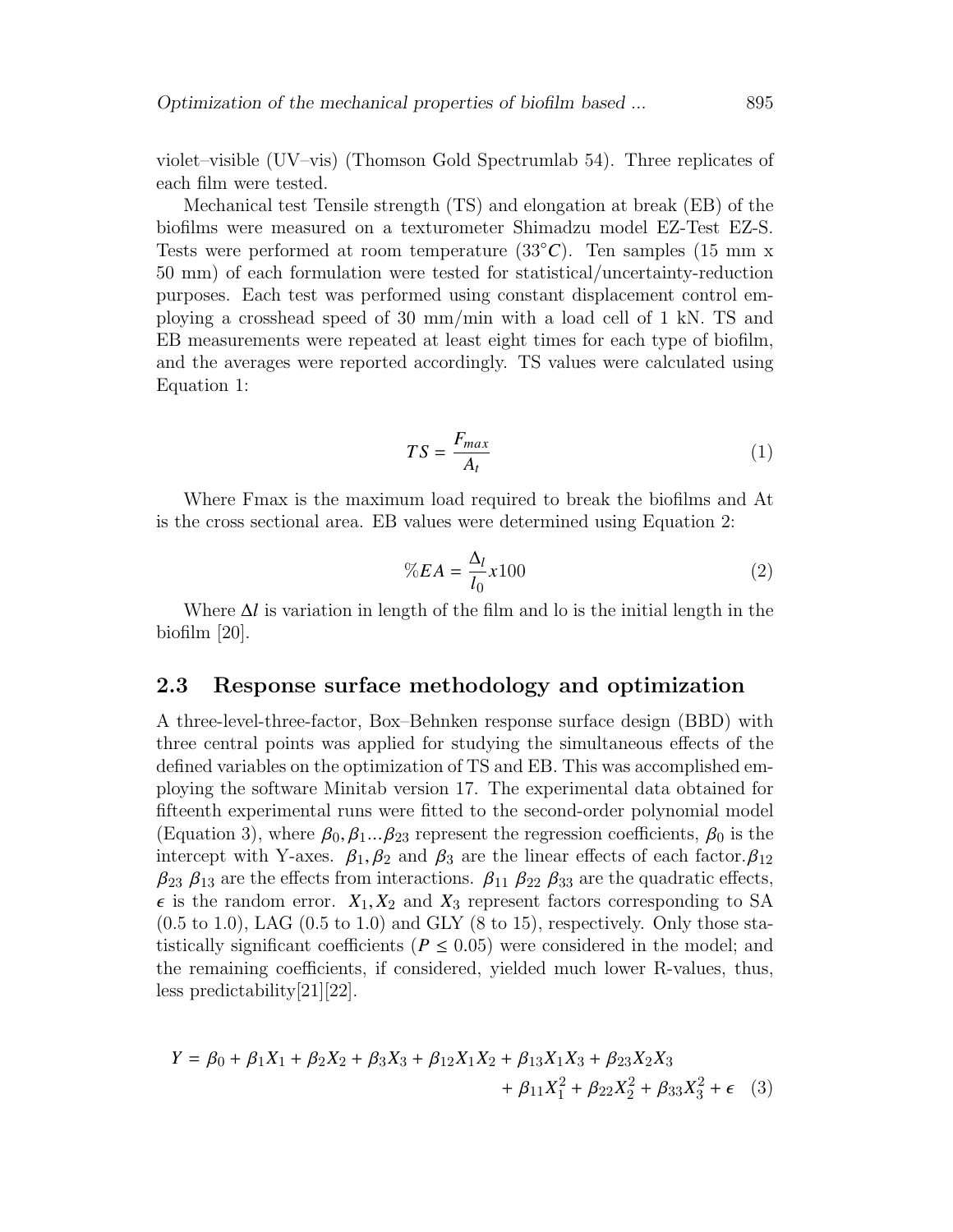# 3 Results

### 3.1 Thickness and opacity

Preliminary experiments were conducted in order to determine suitable polymers concentrations to be used in each film-forming solution. Although unplasticized films were also prepared, these films resulted in a brittle-like behaviour and cracked during drying on the casting plates. Thus, the suitable glycerol level was incorporated into the film-forming solutions improving the flexibility of the films. It was established that good films (not to gummy) were obtained. With respect to the biofilms' thickness, these characteristic ranged from 0.07 to 0.08 mm and the transparency values of the films were not significantly  $(P < 0.05)$  affected by the concentrations of SA, LAG and GLY. As a result, the thickness and the opacity of the films were not considered within Box-Behnken design.

### 3.2 Surface response methodology (RSM)

Various response surfaces were constructed from the obtained results of TS and EB. Furthermore, the effect of each variable and their interactions were also evaluated. Figures 1A and 1B depict significant influence of both, the SA and LAG concentrations on the TS values. Results revealed an increase on the biofilms strength with increasing concentrations of both LAG and SA. Figures 1C and 1D show a decrease in EB with increasing SA and LAG levels. On the other hand, as the concentration of SA increase and that of GLY decreases results in increased TS values obtaining a maximum strength when the concentrations of SA and GLY are 1.00% and 8.00%, respectively (Figures 2A and 2B).

An increase on the plasticizer content results in a reduction of the biofilm's TS and an increase on EB, maybe due to the reduction of the polymer to polymer interaction, thus, resulting in higher flexibility of the matrix. Figures 2C and 2D show that increasing concentrations of SA yields reduced biofilm's flexibility, however, the GLY content seems to be directly proportional to the elongation.

Figures 3A and 3B reveal that increasing LAG dosage results in TS increase; nevertheless, TS decreases with increasing plasticizer concentration. Figures 3C and 3D indicate that EB decreases with increasing concentrations of LAG conversely, they seem to be directly proportional to the concentration of plasticizer.

The response surface graphs were employed to determine the coefficients use to build model that describes the behavior of each response variable. For each response variable, coefficients were substituted in equation 3; thereby obtaining Equations 5 and 6 for TS and EB respectively..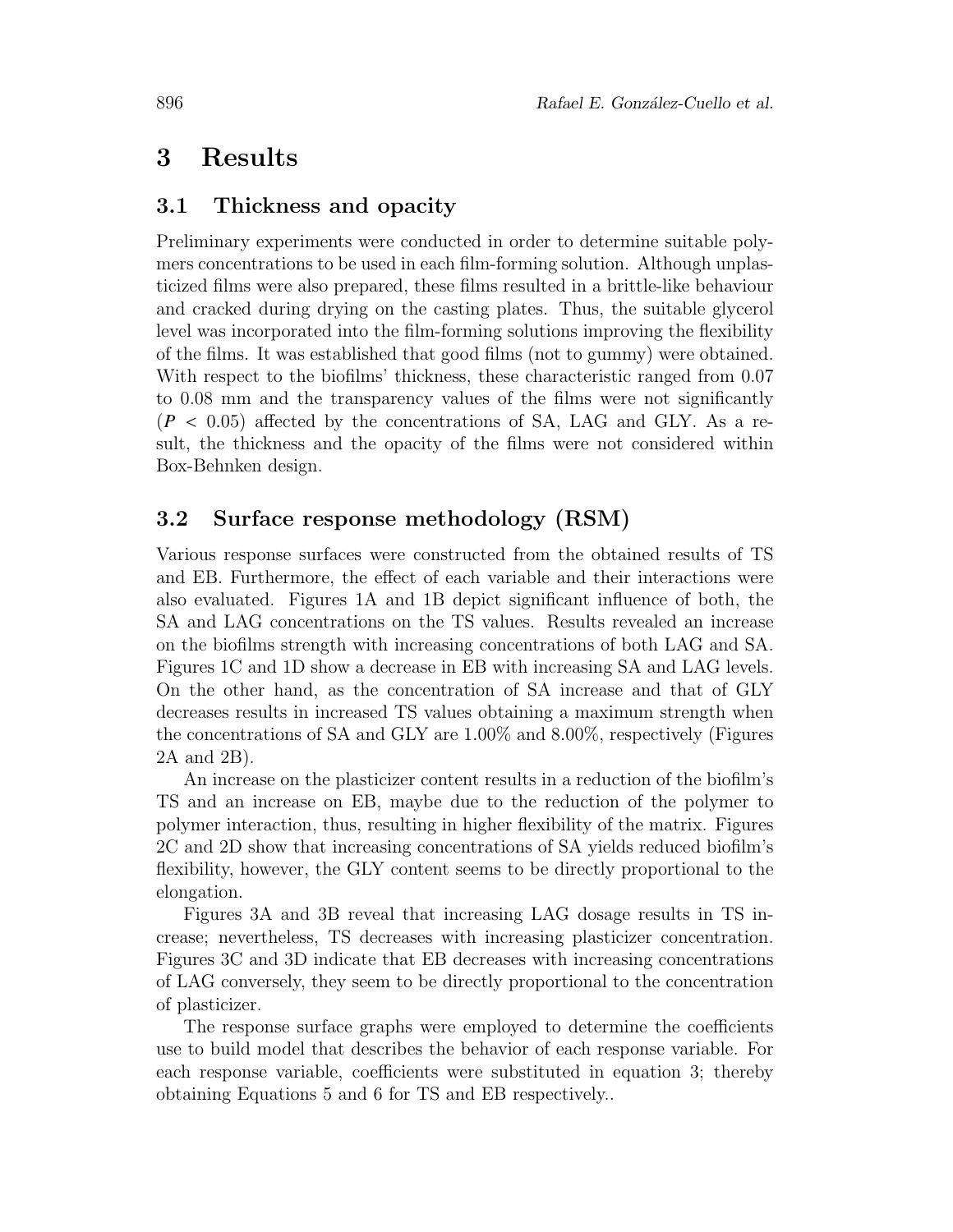

Figure 1: Surface of response and contour plots of TS and EB of SA vs LAG



Figure 2: . Surface of response and contour plots of TS and EB of SA vs GLY

$$
TS = 47460X_1 + 4471X_2 + 67X_3 + 750160X_1X_2 - 1484737X_1^2 - 29669X_1X_3 - 216
$$
  
\n
$$
R^2 = 0.995
$$
\n(4)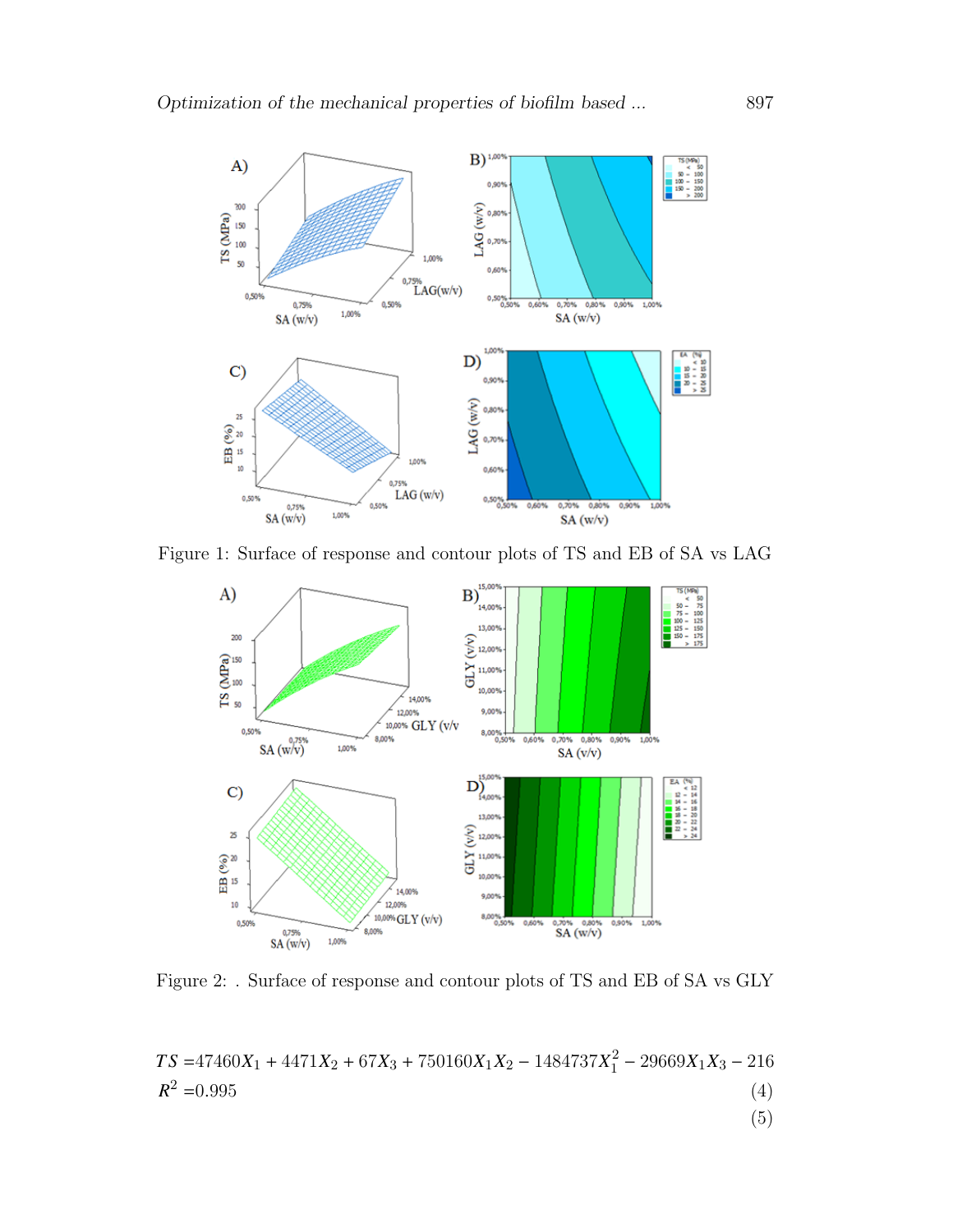

Figure 3: Surface of response and contour plots of TS and EB of LAG vs GLY

$$
\%EB = 39 + 12X_3 - 1945 - 146X_2 - 129200X_1X_2
$$
  

$$
R^2 = 0.998
$$
 (6)

As a result of the high  $R^2$  predictive values obtained ( $> 95\%$ ) in Equations<br>and 6, they can be considered validated models of the behavior of TS and 5 and 6, they can be considered validated models of the behavior of TS and EB versus factors studied within the experimental region (eg, SA, LAG and GLY dosage), where *X*1, *X*<sup>2</sup> and *X*<sup>3</sup> represent the concentrations of SA, LAG gum and GLY respectively.

Observing the coefficients of Equation 5, it can be concluded that the coefficients of SA and LAG have a positive effect on the TS films values, and this effect is increased when these components are combined. However, when GLY is included, the opposite effect is observed (decreasing the TS). Conversely, Equation 6 shows that only GLY concentrations have a positive effect on EB, while SA and LAG concentrations and their interactions have a negative effect, resulting in biofilms with less flexibility.

Optimization process The maximum values of TS and EB obtained (data not shown) were considered along with the predictive models described above (Equation 5 and 6) to determinate the optimum combination of factors that provide biofilms with highest strength and flexibility values. Moreover, the resulting function is to be employed for simultaneous optimization of every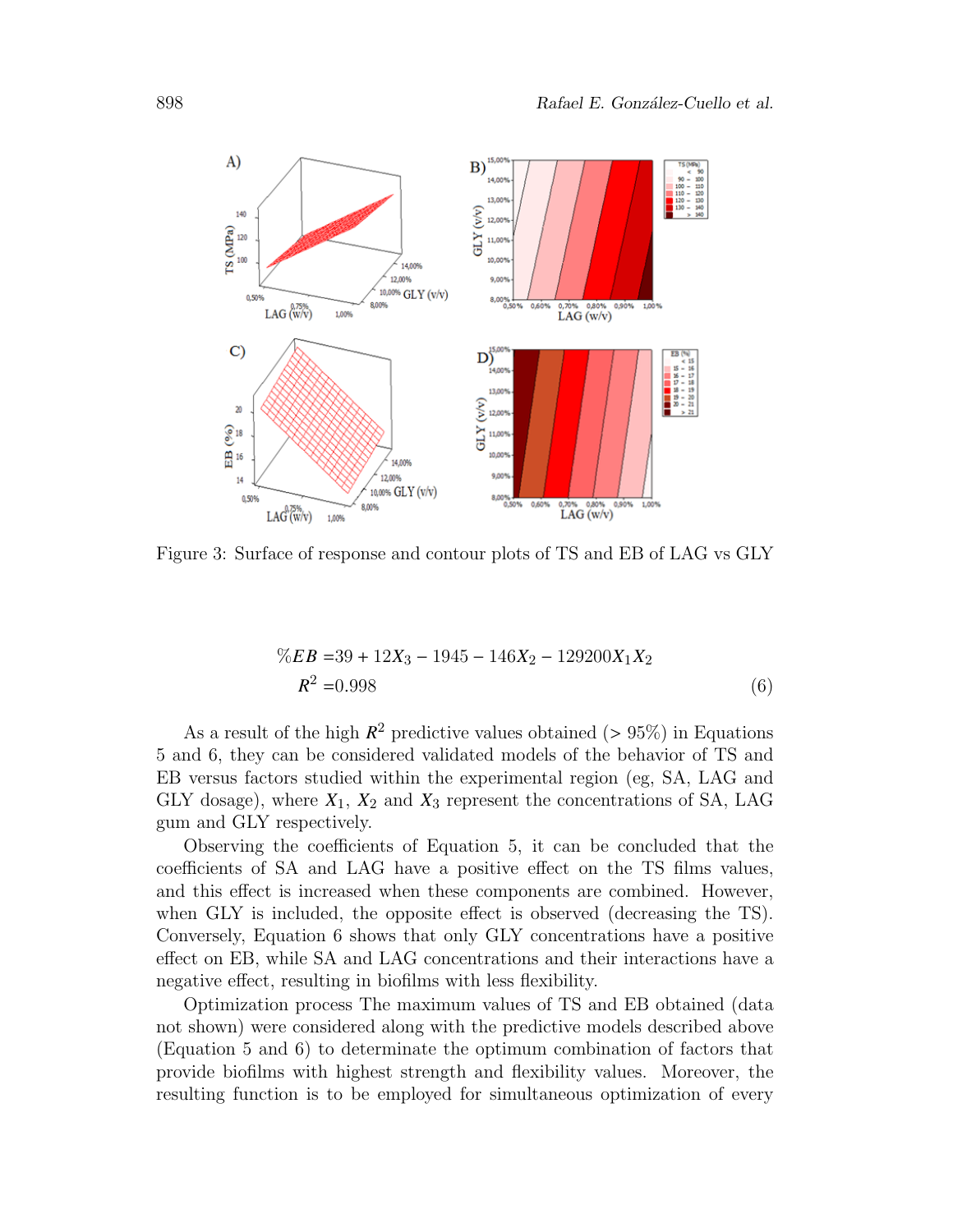response. This function allows for a combination of independent variables that simultaneously enhance each respond in the design.

Tensile strength can be optimized to reach values up to 134.3845 MPa having maximum concentrations of SA  $(1.00\%w/v)$  and LAG  $(1.00\%w/v)$  but less GLY levels  $(8.0\%v/v)$ . Conversely, using lowest concentrations of SA  $(0.50\%w/v)$  and LAG  $(0.50\%w/v)$ , and maximum GLY levels  $(15.0\%v/v)$  results in maximized EB at 15.95% (see Figure 4). Finally, employing concentrations SA, LAG, and GLY of 0.91% (w/v), 0.50% (w/v) and 8.0% (v/v), respectively, yielded biofilms with maximum values of TS (138.5 MPa) and EB  $(16.1\%)$  simultaneously (data not shown).



Figure 4: Optimization of TS and EB values of biofilms based on alginate, low acyl gellan and glycerol

The concentrations of sodium alginate and low acyl gellans are directly proportional to tensile strength under the conditions studied. However, these polymeric concentrations result in reduced elongation at break. The development of predictive models provided optimal values to produce biofilms based on sodium alginate, low acyl gellan and glycerol, with maximum strength and flexibility. It is estimated that maximum concentrations of sodium alginate  $(1.00\%w/v)$ , low acyl gellan  $(1.00\%w/v)$  and low glycerol content  $(8.0\%w/v)$ , produce films with maximum values of resistance (134.3845*MPa*). Whereas, minimum values of SA, LAG and high content of GLY produce films with highest elongation at break percentage 15.95%.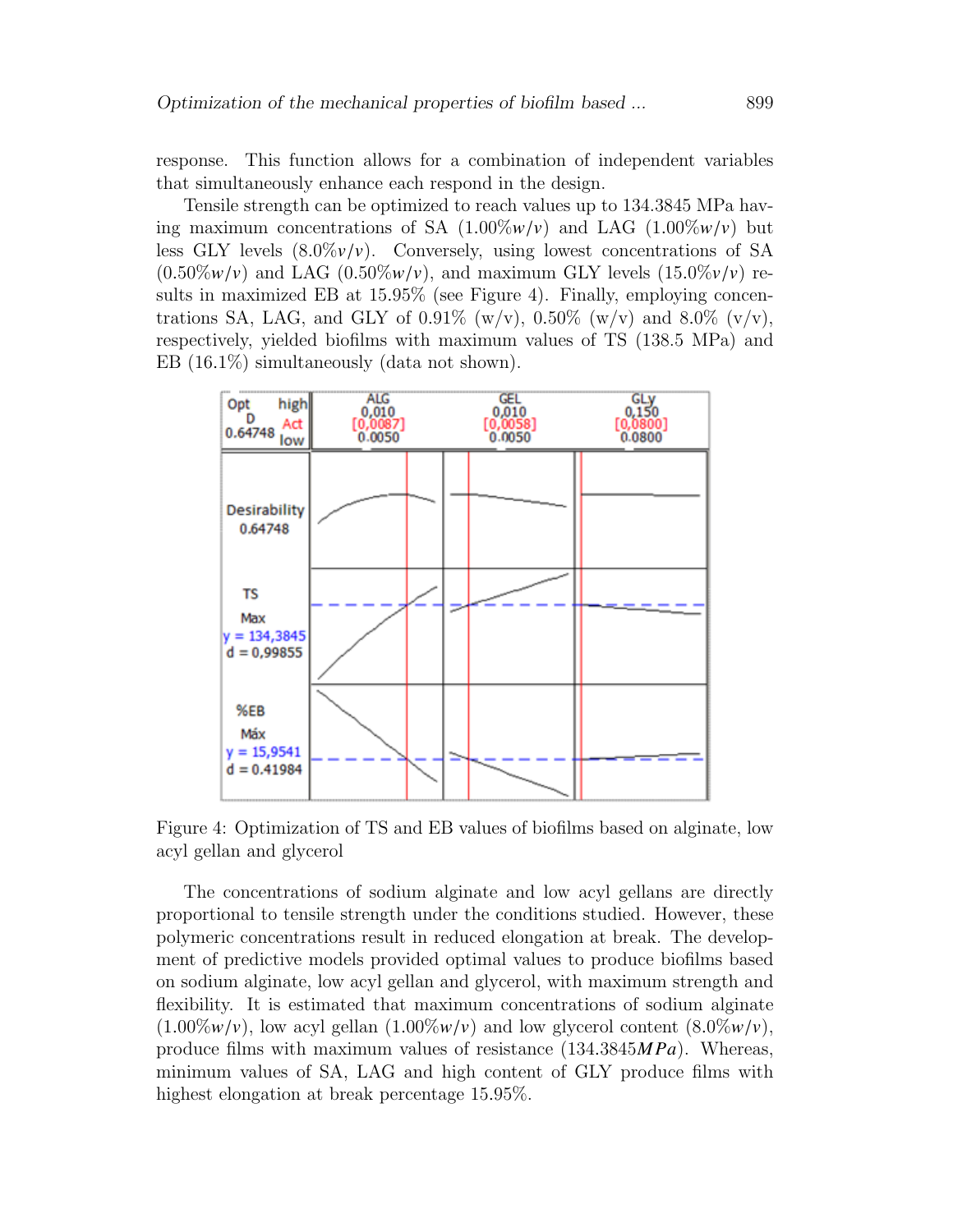# 4 Discussion

#### 4.1 Determination of tensile strength of biofilms

The tensile strength values obtained in this paper are in disagreement with those published by some authors[23] who reported TS values ranging from 31.3 to 15.8 MPa in film based on polyhydroxyalkanoates plasticized with different types and concentrations of plasticizers. These authors also stated that a decrease of TS depends of both, the concentration as well as the type of plasticizer employed. The TS results of the biofilms studied herein align very well with results obtained in other studies [24][25]. In general, the results presented herein indicate that TS values are directly proportional to the polymeric concentrations (SA and LAG). Most likely, these high TS values are caused by the presence of hydrogen bonding and cross-linked between each helix of the polymeric matrix which is facilitated by the calcium ions [6][16].

The correlation between GLY concentration and the mechanical properties is in accordance with other studies with alginate-polyvinyl alcohol blend films[26], and cross-linked alginate-pectin composite biofilms[27][28]. Pongjanyakul and Puttipipatkhachorn (2007)[29] already described the reduction of TS with increasing amount of GLY; however, they reported measured values higher than those presented in this study. The same type of behavior was observed by others works [30][31][32] who found that the addition of plasticizers cause a reduction in TS values. A possible explanation for this phenomenon is due to the low molecular weight of glycerol which favors the reduction of intermolecular and intramolecular hydrogen bonding in the polymer network.

### 4.2 Determination of Elongation at break of biofilms

The determinations of EB values on biofilms play a key role during the design of optimum biofilms for food and pharmaceuticals applications. By increasing the chain mobility of the base polymer, a suitable plasticizer increases the EB. This effect was slightly found in most of the tested samples. Consequently, an increase in GLY does not result in further increase of the EB. Similar behavior was stated by some authors [23] in biofilms prepared with polyhydroxyalkanoates containing GLY and propylene glycol. This might be caused by the low molecular weight of plasticizerd used which results in a saturation of polyhydroxyalkanoates at small concentrations.

The EB values of the SA and LAG biofilms are higher than values obtained in other studies [24][25]. This leads to the conclusion that the preparation process of the films (e.g. SA/LAG ratio, dry matter content, composition, handling, drying parameters) has an effect on the final properties of the biofilms.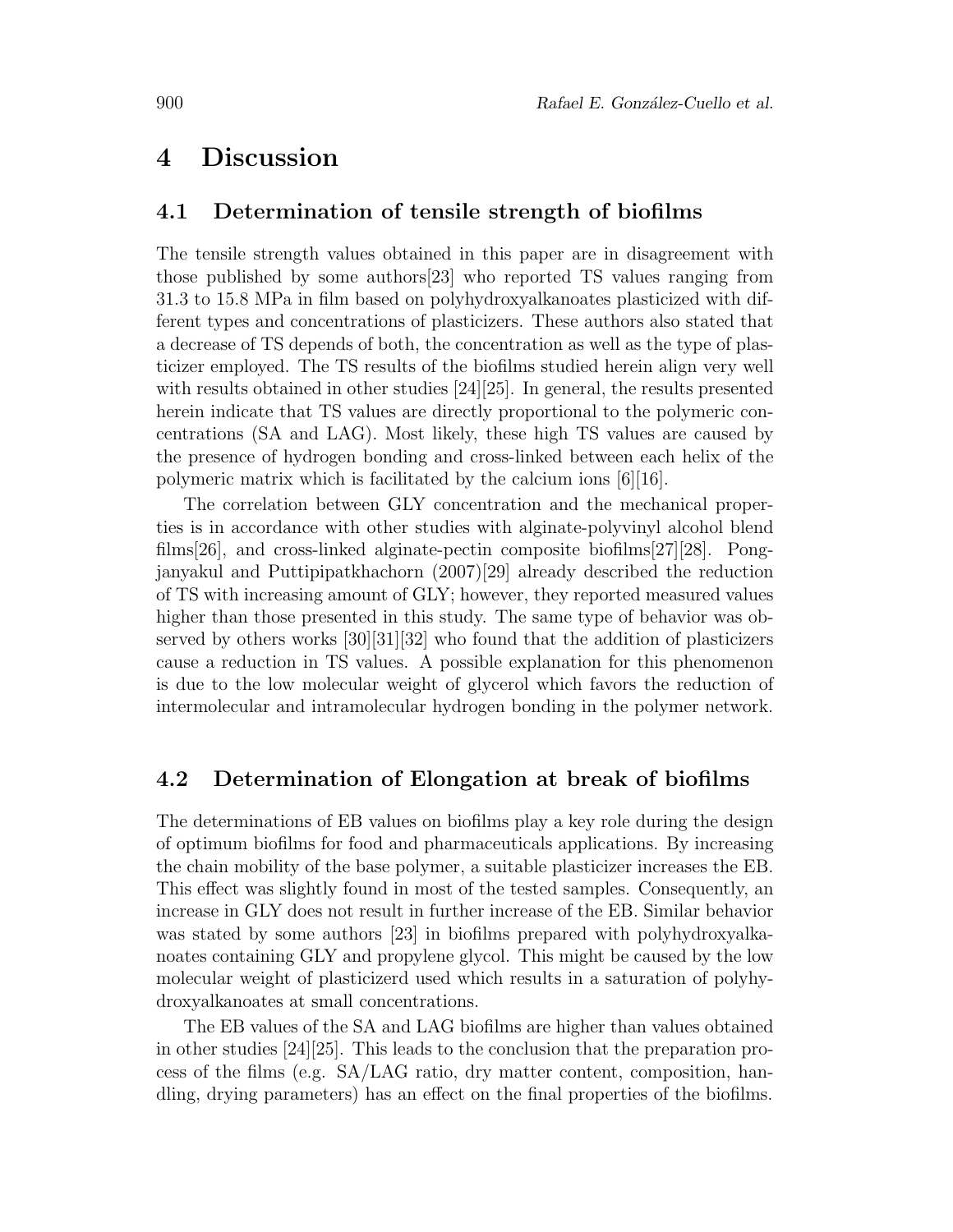#### 4.3 Surface response methodology (SRM)

SRM plays a very critical role in efficiently exploring the optimal values of explanatory variables. As a function of two factors, three dimensional response surfaces and their corresponding contour plots are more helpful in understanding both the main and the interaction effects of these two factors, maintaining all other factors fixed [33]. There is a marked influence of both, the SA and LAG ratio on the TS values. Most likely, there are many active sites to which cross-linking agent binds (calcium ions) promoting a cross-linking between the polymeric chains of SA; thus, increasing the biofilms strength [34][35].

It is noteworthy that as the concentration of SA increase and GLY decrease resulted in increased TS, yielding a maximum strength when the concentrations of SA and GLY are 1.00% and 8.00%, respectively. Nevertheless, the calcium excess may encourage competition for anionic groups of polymers destroying some of the bonds because of repulsive forces [34][36]. This could explain the TS reduction of films when lowest concentrations of polymers were employed. Most of the biofilms obtained in this study can be used in packaging of solid food, however, some of them because of their limited elongation at break values could require the protection of a secondary packaging.

Conflict of interests. The authors declare that there is no conflict of interests regarding the publication of this paper.

### References

- [1] l. Ramos, I. Reinas, I. Silva, C. Fernandes, A. Cerqueira, N. Pereira, António A. Vicente, M. Fátima Poças, Manuela E. Pintado, F. Xavier Malcata, Effect of whey protein purity and glycerol content upon physical properties of edible films manufactured therefrom, Food Hydrocol., 30  $(2013)$ , no. 1, 110 – 122. https://doi.org/10.1016/j.foodhyd.2012.05.001
- [2] P. Pérez, D. Wen, R. Avena, N. Ferreira, T. Mchugh, Edible films from pectin: Physical-mechanical and antimicrobial properties – A review, Food  $Hydroco., 35 (2014), 287 - 296.$ https://doi.org/10.1016/j.foodhyd.2013.06.005
- [3] A. Pavlath, W. Orts, Edible films and coatings: Why, what, and how?, Chapter in Edible Films and Coatings for Food Applications, Springer, 2009, 1–23. https://doi.org/10.1007/978-0-387-92824-1 1
- [4] T. Fabich, J. Vogt, l. Sherick, D. Seymour, R. Brown, J. Franklin, Sarah L. Codd, Microbial and algal alginate gelation charac-terized by magnetic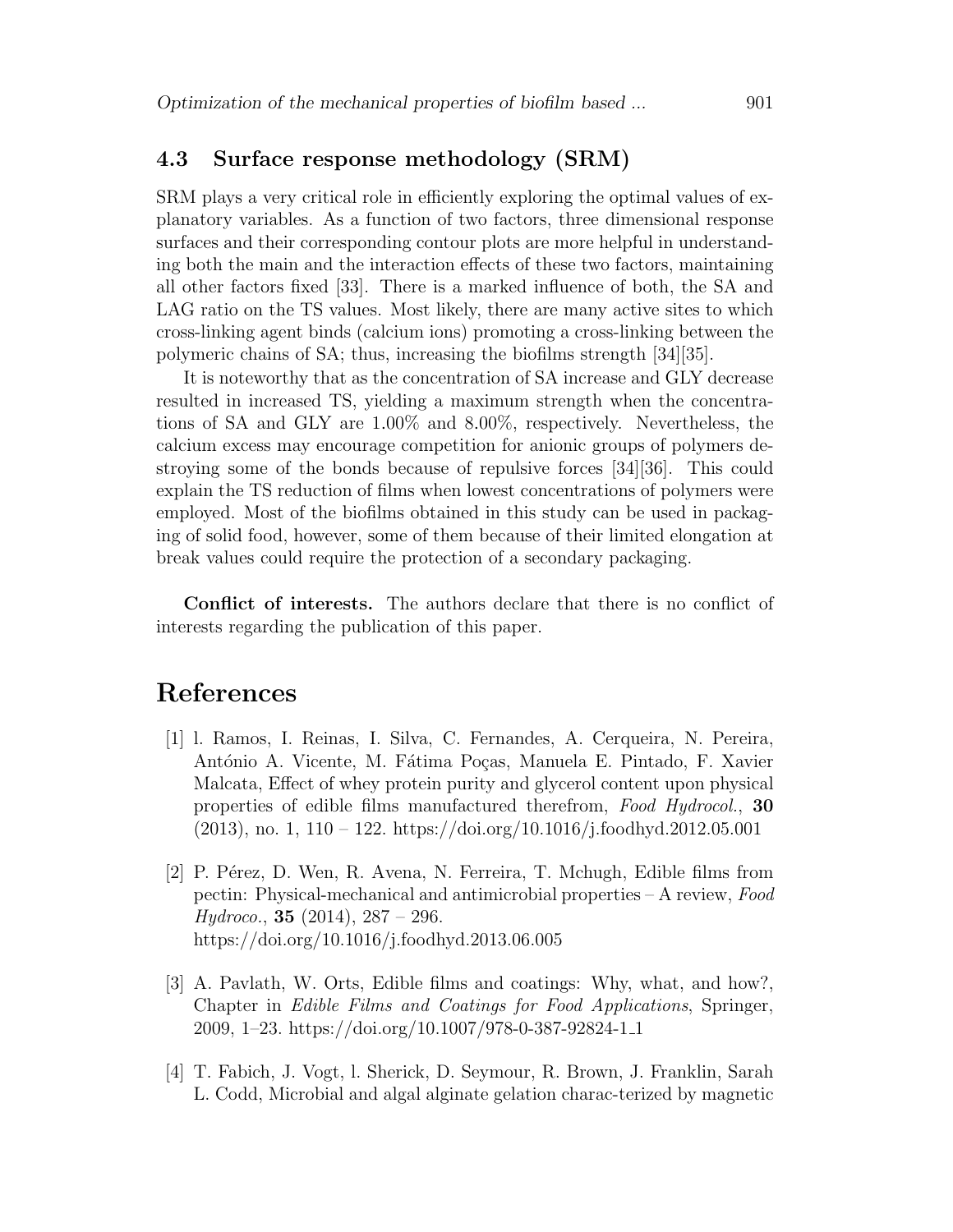resonance, J. Biotechnol., 161 (2012), no. 3, 320–327. https://doi.org/10.1016/j.jbiotec.2012.04.016

- [5] E. Tavassoli-Kafrani, H. Shekarchizadeh, M. Masoudpour-Behabadi, Development of edible films and coatings from alginates and carrageenans, *Carb. Polym.*, **137** (2016), no. 10, 360–374. https://doi.org/10.1016/j.carbpol.2015.10.074
- [6] R. González-Cuello, E. Ramos-Ramírez, A. Cruz-Orea, A. Salazar-Montoya, Rheological characterization and activation energy values of binary mixtures of gellan, *Eur. Food Res. and Technol.*, **234** (2012), no. 2, 305–313. https://doi.org/10.1007/s00217-011-1626-2
- [7] R. Rodríguez Serrezuela, & L. A. Carvajal Pinilla, Ecological determinants of forest to the abundance of Lutzomyia longiflocosa in Tello, Colombia, *International Journal of Ecology*, **2015** (2015), 1-7. https://doi.org/10.1155/2015/580718
- [8] L. A. C. Pinilla, R. R. Serrezuela, J. David, S. Díaz, M. F. Martínez,  $\&$ L. C. L. Benavides, Natural Reserves of Civil Society as Strategic Ecosystems: Case Study Meremberg, International Journal of Applied Environmental Sciences, **12** (2017), no. 6, 1203-1213.
- [9] V. Jost, K. Kobsik, M. Schmid, K. Noller, Influence of plasticizer on the barrier, mechanical and grease resistance properties of alginate cast films, *Carb. Pol.*, **110** (2014),  $309 - 319$ . https://doi.org/10.1016/j.carbpol.2014.03.096
- [10] C. Ferreira, E. Bruns, S. Ferreira, D. Matos, M. David, C. Brand˜ao, E.G.P. da Silva, L.A. Portugal, P.S. dos Reis, A.S. Souza, W.N.L. dos Santos, Box–Behnken design: An alternative for the optimization of analytical methods, Anal. Chim. Acta, 597 (2007), no. 2, 179–186. https://doi.org/10.1016/j.aca.2007.07.011
- [11] J. L. A. Trujillo, R. R. Serrezuela, V. Azhmyakov, & R. S. Zamora, Kinematic Model of the Scorbot 4PC Manipulator Implemented in Matlab's Guide, *Contemporary Engineering Sciences*,  $11$  (2018), no. 4, 183 – 199. https://doi.org/10.12988/ces.2018.8112
- [12] Y. Sun, T. Li, J. Yan, J. Liu, Technology optimization for polysaccharides (POP) extraction from the fruiting bodies of Pleurotus ostreatus by Box–Behnken statistical design, Carb. Polym., 80 (2010), no. 1, 242–247. https://doi.org/10.1016/j.carbpol.2009.11.018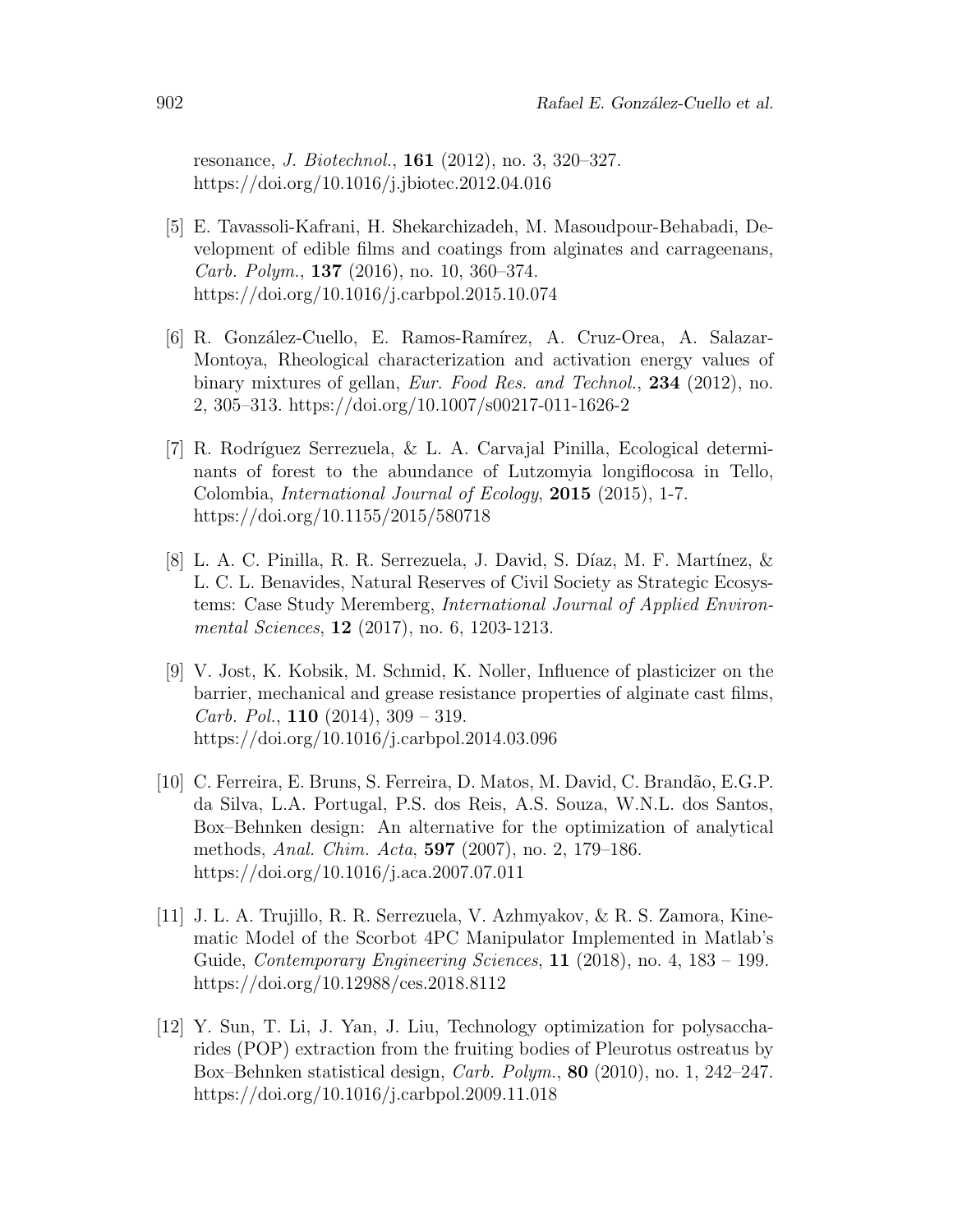- [13] l. Tong, C. Chang, H. Lin, Determining the optimal re-sampling strategy for a classification model with imbalanced data using design of experiments and response surface methodologies, *Exp. Syst. with Appl.*, 38 (2011), no. 4, 4222–4227. https://doi.org/10.1016/j.eswa.2010.09.087
- [14] Y. Pranoto, C. Lee, H. Park, Characterizations of fish gelatin films added with gellan and k-carrageenan,  $LWT$  - Food Science and Technology,  $40$ (2007), 766–774. https://doi.org/10.1016/j.lwt.2006.04.005
- [15] I. Yang and A. Paulson, Mechanical and water vapour barrier properties of edible gellan films, Food Res. Int.,  $33$  (2000), 563-570. https://doi.org/10.1016/s0963-9969(00)00092-2
- [16] l. Yang, A. Paulson, T. Nickerson, Mechanical and physical properties of calcium-treated gellan films, Food Res. Int.,  $43$  (2010), 1439 – 1443. https://doi.org/10.1016/j.foodres.2010.04.010
- [17] R. R. Serrezuela, M. A. T. Cardozo, D. L. Ardila, & C. A. C. Perdomo, ´ Design of a gas sensor based on the concept of digital interconnection IoT for the emergency broadcast system, ARPN Journal of Engineering and Applied Sciences, 12 (2017), no. 22, 6352-6356.
- [18] L. C. L. Benavides, L. A. C. Pinilla, J. S. G. L´opez, & R. R. Serrezuela, Electrogenic Biodegradation Study of the Carbofuran Insecticide in Soil, International Journal of Applied Engineering Research, 13 (2018), no. 3, 1776-1783.
- [19] L. C. L. Benavides, L. A. C. Pinilla, R. R. Serrezuela, & W. F. R. Serrezuela, Extraction in Laboratory of Heavy Metals Through Rhizofiltration using the Plant Zea Mays (maize), International Journal of Applied Environmental Sciences, 13 (2018), no. 1, 9-26.
- [20] M. Nur Hazirah, M. Isa, M. Sarbon, Effect of xanthan gum on the physical and mechanical properties of gelatin-carboxymethyl cellulose film blends, Food Pack. Shelf Life, 9 (2016), 55–63. https://doi.org/10.1016/j.fpsl.2016.05.008
- [21] V. A. R. Losada, E. P. Bonilla, L. A. C. Pinilla, & R. R. Serrezuela, Removal of Chromium in Wastewater from Tanneries Applying Bioremediation with Algae, Orange Peels and Citrus Pectin, Contemporary Engineering Sciences, 11 (2018), no. 9, 433-449. https://doi.org/10.12988/ces.2018.8235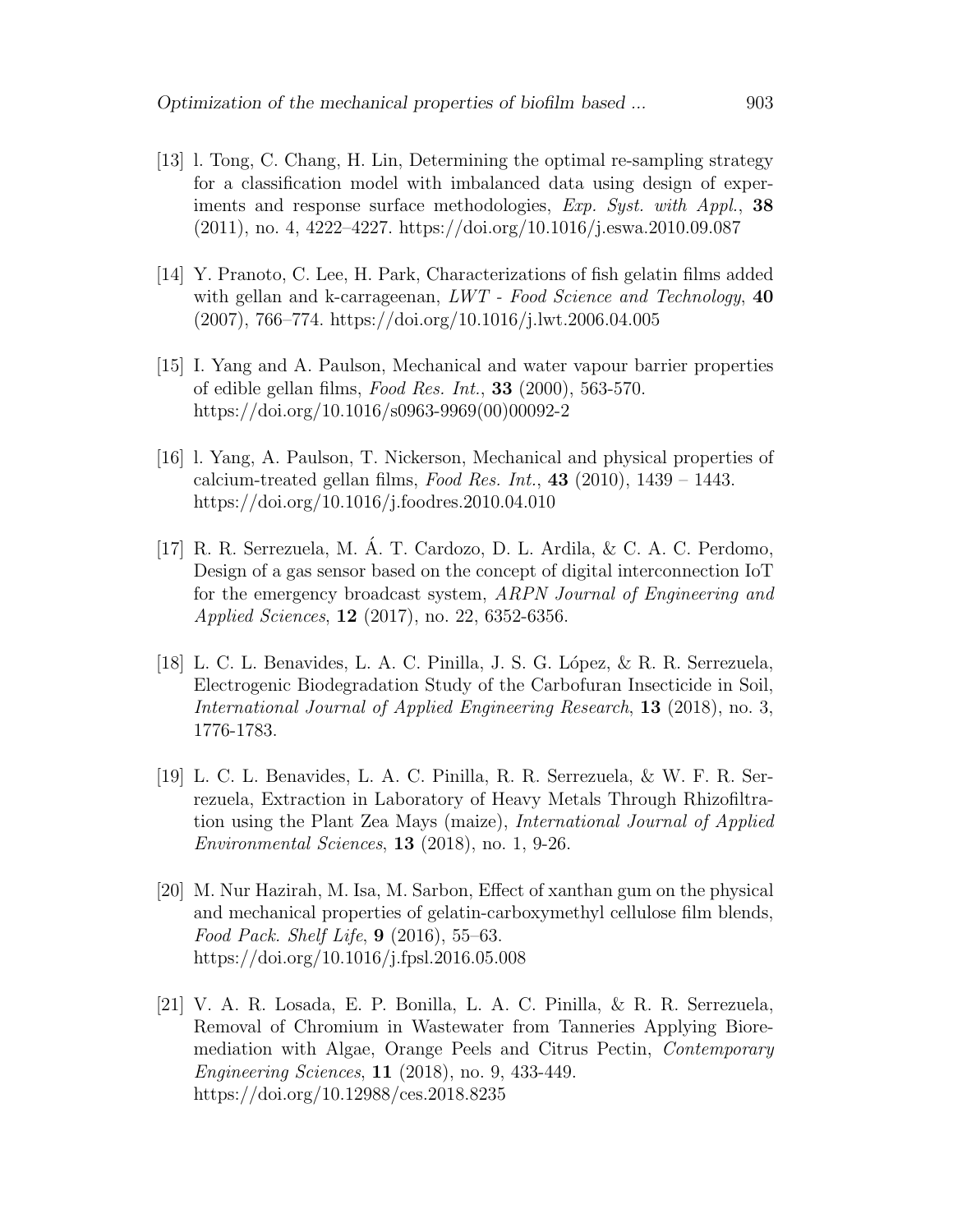- [22] P. M. Silva, J. L. M. Yustres, L. A. C. Pinilla, & R. R. Serrezuela, Structure of the Phytoplanktonic Community in a Neotropical Dam with Environmental Tension, Contemporary Engineering Sciences, 11 (2018), no. 10, 451 – 465. https://doi.org/10.12988/ces.2018.8233
- [23] V. Jost, H. Langowski, Effect of different plasticizers on the mechanical and barrier properties of extruded cast PHBV films, *Eur. Pol. J.*, 68 (2015), 302–312. https://doi.org/10.1016/j.eurpolymj.2015.04.012
- [24] A. Bierhalz, M. Da Silva, T. Kieckbusch, Natamycin release fromalginate/pectin films for food packaging applications, Journal of Food Engineering, 110 (2012), 18–25. https://doi.org/10.1016/j.jfoodeng.2011.12.016
- [25] W. Rhim, Physical and mechanical properties of water resistant sodium alginate films,  $LWT\text{-}Food Sci. and Technol.$ , **37** (2004), no. 3, 323–330. https://doi.org/10.1016/j.lwt.2003.09.008
- [26] R. Russo, M. Malinconico, L. Petti, G. Romano, Physical behavior of biodegradable alginate-poly(vinyl alcohol) blend films, J. of Pol. Sci. Part B: Pol. Phys., 43 (2005), no. 10, 1205–1213. https://doi.org/10.1002/polb.20413
- [27] M. Silva, K. Bierhalz, G. Kieckbusch, Alginate and pectin composite films crosslinked with Ca2+ ions: Effect of the plasticizer concentration, Carb. Polym., 77 (2009), no. 4, 736–742. https://doi.org/10.1016/j.carbpol.2009.02.014
- [28] R. R. Serrezuela, J. L. A. Trujillo, A. M. N. Ramos, & J. B. R. Zarta, Applications Alternatives of Multivariable Control in the Tower Distillation and Evaporation Plant, Advanced Engineering Research and Applications, BS Ajaykumar and D. Sarkar Eds., Nueva Deli, India, Research India Publication, 2018, 452-465.
- [29] T. Pongjanyakul, S. Puttipipatkhachorn, Alginate-magnesium aluminum silicate films: Effect of plasticizers on film properties, drug permeation and drug release from coated tablets, *Int. J. of Pharm.*, **333** (2007), no. 1–2, 34–44. https://doi.org/10.1016/j.ijpharm.2006.09.046
- [30] N. Gontard, S. Guilbert, J. Cuq, Water and glycerol as plasticizers affect mechanical and water vapor barrier properties of an edible wheat gluten film, *J. Food Sci.*, **58** (1993),  $206 - 211$ . https://doi.org/10.1111/j.1365-2621.1993.tb03246.x